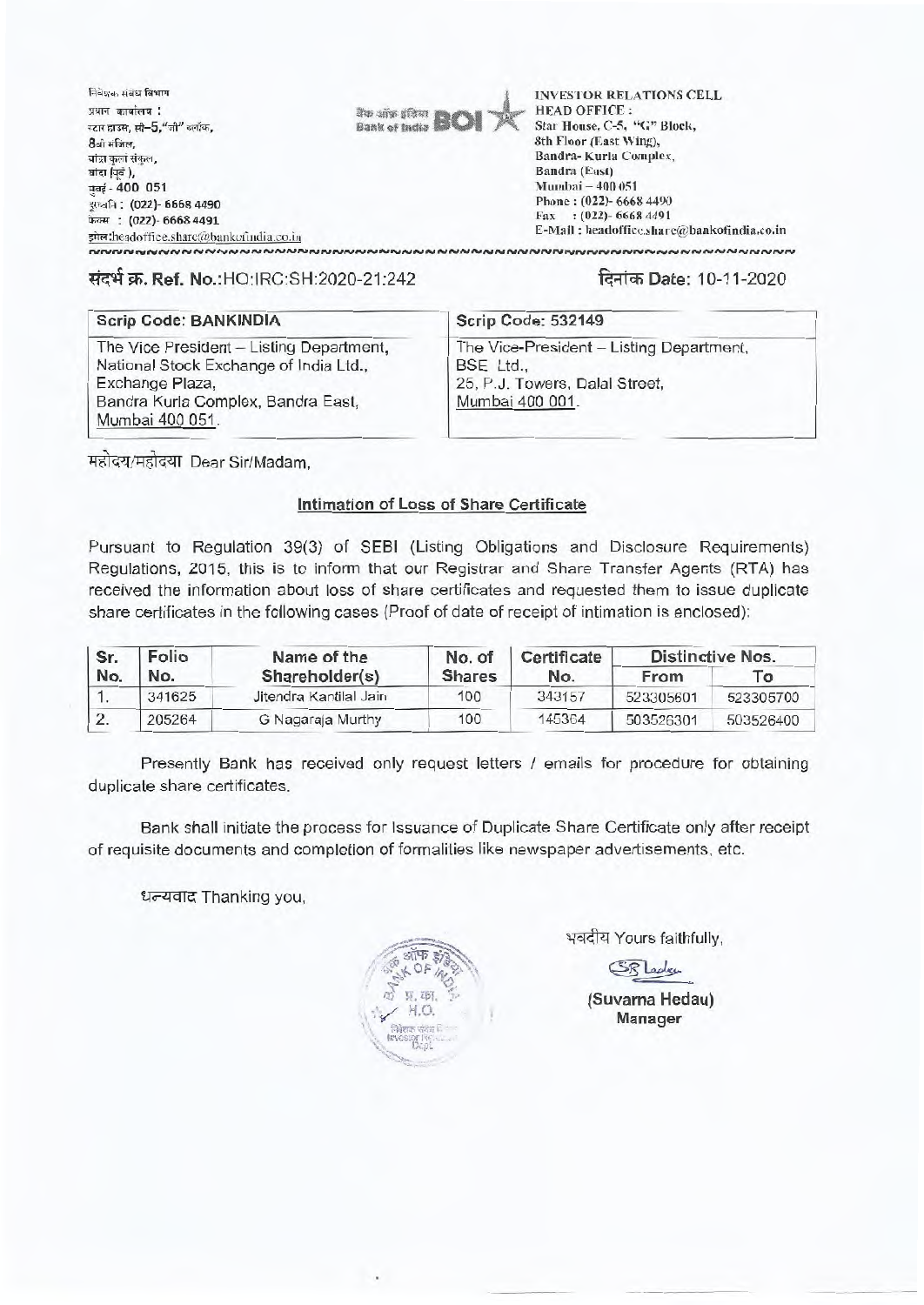

SHAREPRO SERVICE (INDIA) PVT LTD 13AB Samhita telephone Exchange lane off Andheri-kurla Road Sakinaka Andheri (East) Mumbai-400072 Phone : 67720300 E-mail : sharepro@shareproservices.com

Subject : Issue of Duplicate physical share certificate of BANK OF INDIA

# Dear Sir, **520661**

I-am jitendra jain.I have share holder of Bank of india, my folio no. is 341625. I have misplacedoriginal share certificate. So i would like to request you issue of duplicate physical share certificate for above mentioned folio.

Please send duplicate issued certifiacate on below mention address.

Name Jitendra Kantilal Jain Flat No 6 3rd floor shri Tuljabhavani sankul Kolhapur 416002

 $m_y$  which Bank of India<br>of Nor is 195510100000628

Thank You.



Jitendra Kantilal Jain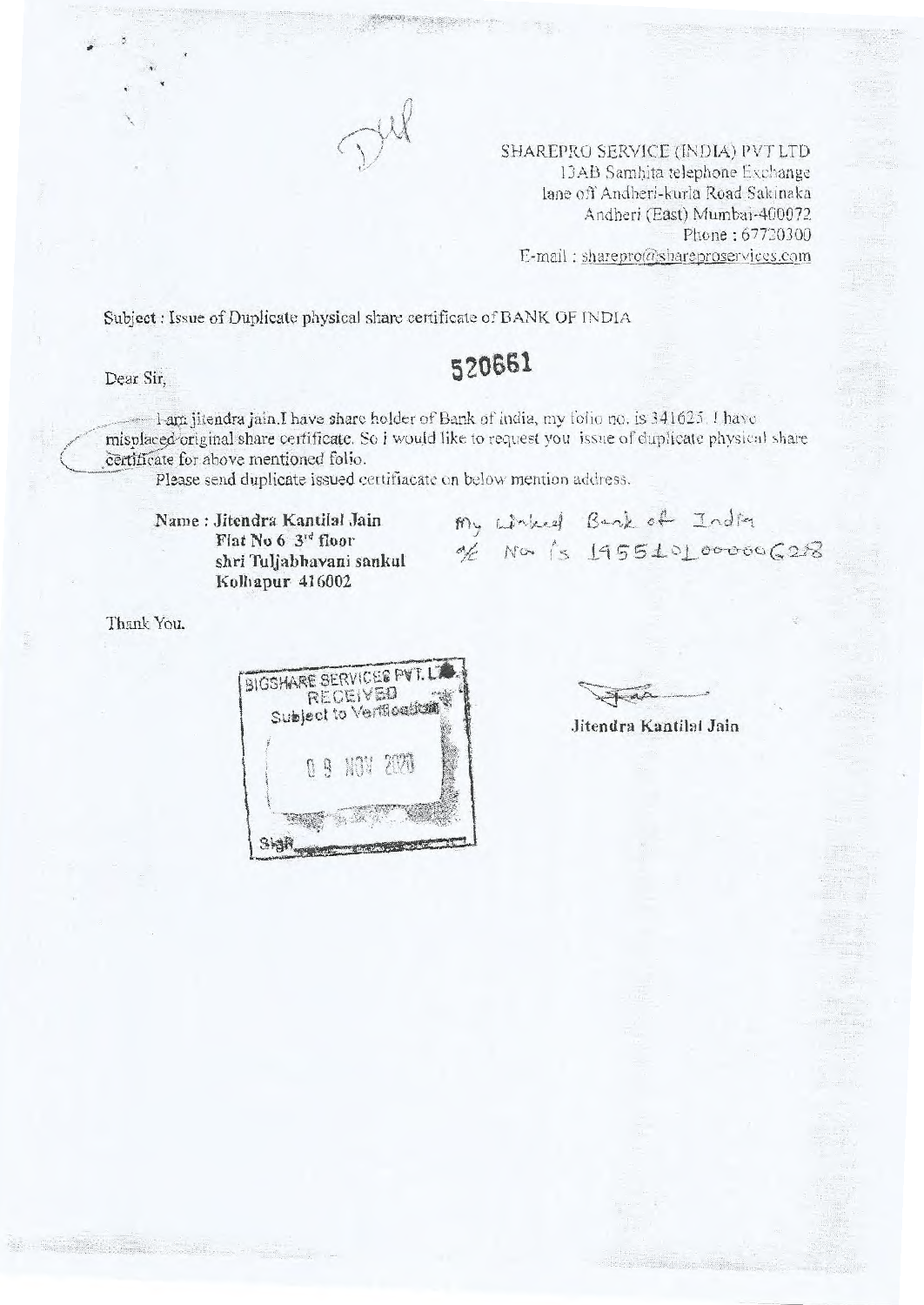### **Investor Relations Department**

| From:                                                                   | bssduplicate@bigshareonline.com                                               |  |  |
|-------------------------------------------------------------------------|-------------------------------------------------------------------------------|--|--|
| Sent:                                                                   | Monday, November 9, 2020 12:46                                                |  |  |
| To:<br>Rajeev Bhatia; Investor Relations Department                     |                                                                               |  |  |
| Cc                                                                      | vijay@bigshareonline.com; jibu@bigshareonline.com; bhaqwan@bigshareonline.com |  |  |
| [External]Duplicate Share Intimations Received On: 20201109<br>Subject: |                                                                               |  |  |
| <b>Attachments:</b>                                                     | 520661.pdf                                                                    |  |  |

Caution: This email originated from a source outside Bank of India. Do not click on links or open attachments unless you recognize the sender and you know the content is safe.

Dear Sir/Ma'am,

Please be informed that in terms of the provisions of the SEBI (LODR) Regulations, 2015, the Company is required to submit information regarding loss of share certificates and issue of duplicate certificates, to the stock exchange within two days of its getting information. Further, the said intimation has to be filed only through the mode of NEAPS filing for NSE and on listing.bseindia.com for BSE and not via hard copy submission.

Accordingly, we are sharing herewith the receipt of the following request for loss of share certificate of the Company by shareholders, to enable you to comply with the said regulatory requirement within the timelines prescribed.

| <b>Client Name</b>            | Cert. No   Dist. No From   Dist. NO. To   Folio No.   Quantity |        |     | Name                          |
|-------------------------------|----------------------------------------------------------------|--------|-----|-------------------------------|
| BANK OF INDIA - EQUITY 343157 | 523305601 523305700                                            | 341625 | 100 | <b>JITENDRA KATHILAL JAIN</b> |

Should you have any queries in respect of the aforesaid instruction kindly revert back.

Regards,

Bigshare Services Pvt. Ltd.

Alert:External Mail! Exercise caution while opening URL/attachment.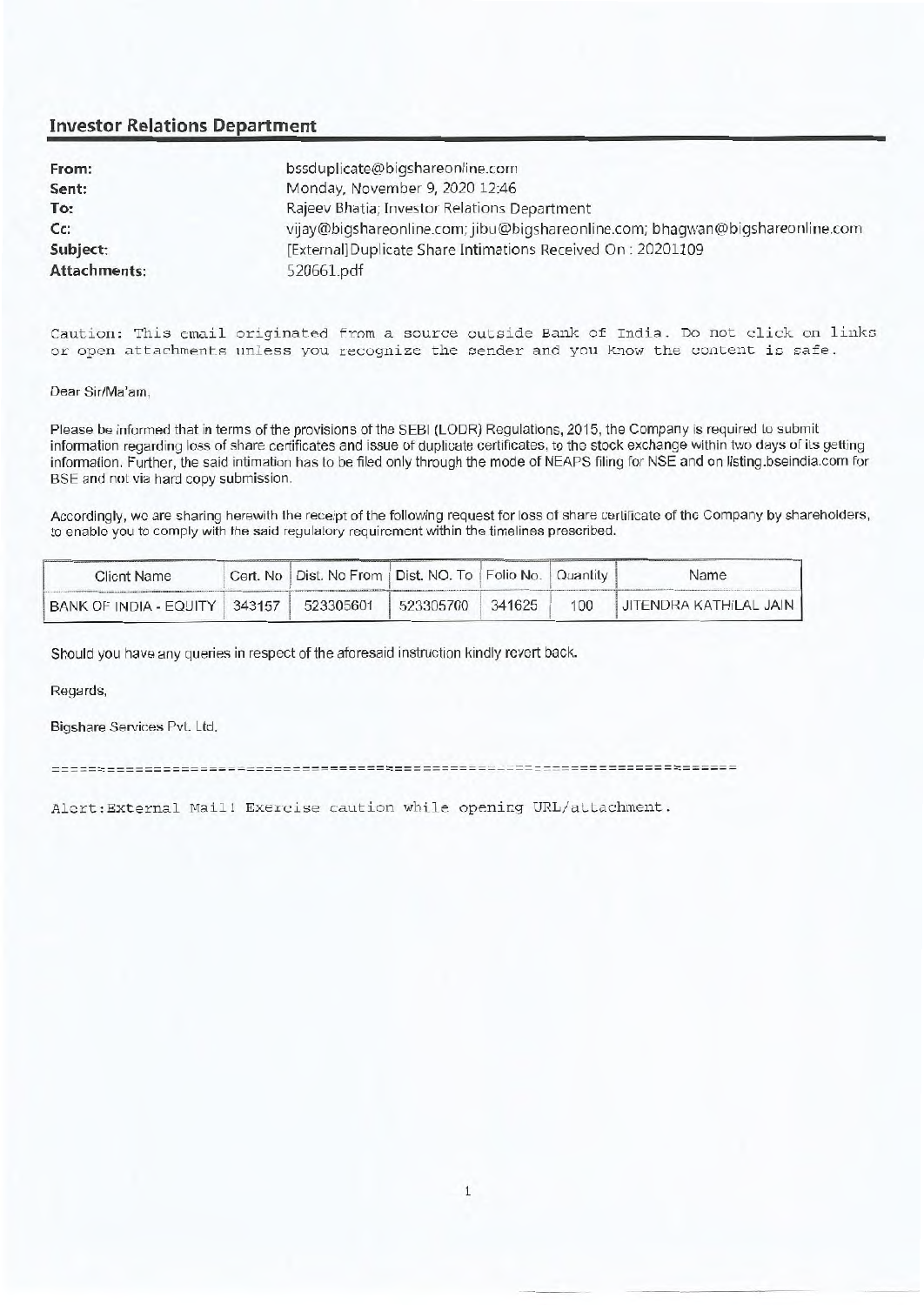Dep Och 28/10/2020<br>Bengalvan G. Niagning anywithy Door No 60, Lithmain NGEF Layont. Mropathunganagala Magarbaav: Fulfage Bengalwin. 72. The General Manager. <u>Bank of Inday</u> Hend office, Isth of Tron, Experts BKGGHARE SERVICES PVT. RECEIVED Toward. Noringen point. Subject to Verification Mumbai 10 NOV 2020 S., Couplicate et shaves. Sia Sus. Detre of Ketche Shite Certificate - Regarding" I have provided to change Man Company and the Osigian Certificate " unepheed and inspite of my self efforte I am unable the the Roanger the Reg steled  $44$ folio number in (205 264, xnother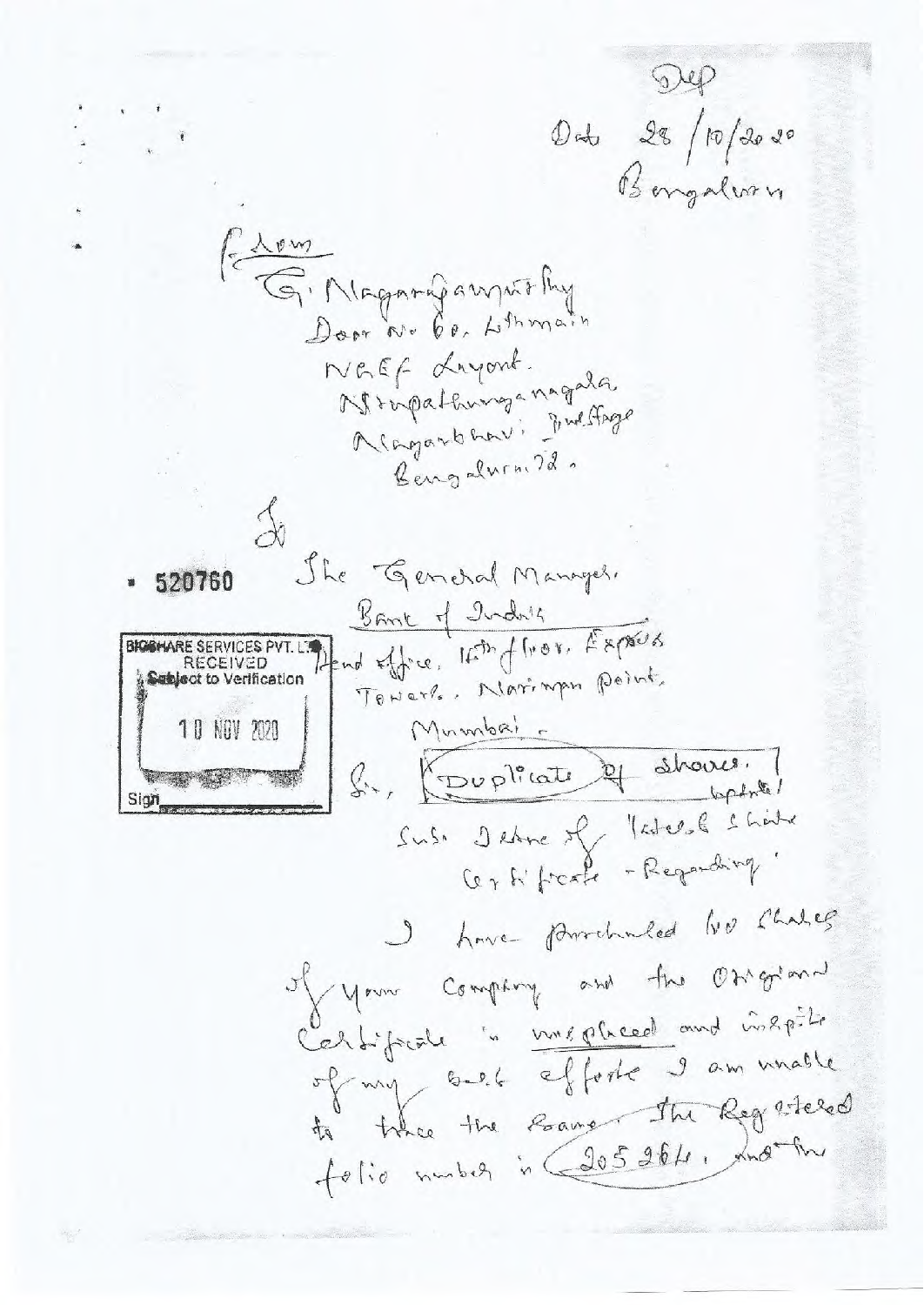Cookfirato nºn 145264. I heguck you kindly to illuse l'have certificate and oblige. Yaris fals frien SCOT60